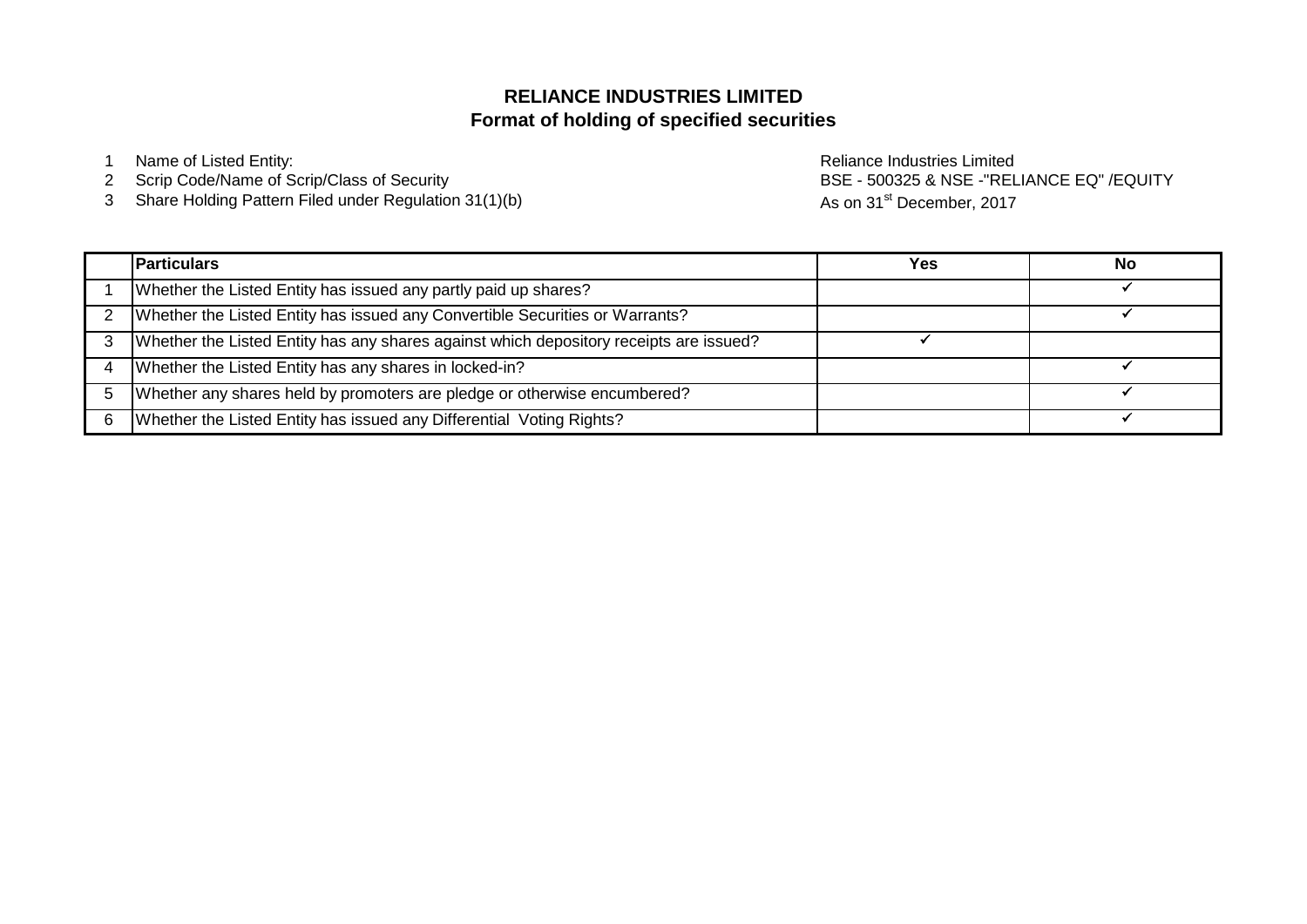## **RELIANCE INDUSTRIES LIMITED Table I - Summary Statement holding of specified securities**

| Category | Category of shareholder<br>(II)     | Nos. of<br>shareholders<br>(III) | No. of fully paid No. of Partly<br>up equity shares<br>held<br>(IV) | paid-up<br>equity shares<br>held | No. of<br>shares<br>underlying<br>(V) Depository<br>Receipts<br>(VI) | Total nos.<br>shares held<br>(VII)<br>$= (IV)+(V)+(V))$ | Shareholding<br>as a % of<br>total no. of<br>shares<br><i>(calculated</i> | las per SCRR, Number of Voting |       | Number of Voting Rights held in each class of<br>securities (IX)<br><b>Rights</b> | Total as a<br>% of | No. of Shares<br>Underlying<br>Outstanding<br>convertible<br>securities<br>(including | Shareholding, as<br>a % assuming full<br>conversion of<br>convertible<br>securities (as a<br>percentage of | No. | <b>Number of Locked</b><br>in shares(XII)<br>As a % of<br>total | <b>Number of Shares</b><br>encumbered(XIII)<br>No.<br>(a) | As a % of<br>total | Number of<br>pledged or otherwise equity shares<br>held in<br>dematerialize<br>d form (XIV) |
|----------|-------------------------------------|----------------------------------|---------------------------------------------------------------------|----------------------------------|----------------------------------------------------------------------|---------------------------------------------------------|---------------------------------------------------------------------------|--------------------------------|-------|-----------------------------------------------------------------------------------|--------------------|---------------------------------------------------------------------------------------|------------------------------------------------------------------------------------------------------------|-----|-----------------------------------------------------------------|-----------------------------------------------------------|--------------------|---------------------------------------------------------------------------------------------|
|          |                                     |                                  |                                                                     |                                  |                                                                      |                                                         | 1957) (VIII)<br>As a % of<br>$(A+B+C2)$                                   | Class X<br>(Equity)            | Class | Total                                                                             | $(A+B+C)$          | Warrants) (X)                                                                         | diluted share<br>capital) (XI)=<br>$(VII)+(X)$ As a % of<br>$(A+B+C2)$                                     | (a) | <b>Shares</b><br>held (b)                                       |                                                           | Shares<br>held (b) |                                                                                             |
| (A)      | Promoter & Promoter Group           | 55                               | 292 62 02 148                                                       |                                  |                                                                      | 292 62 02 148                                           | 47.48                                                                     | 292 62 02 148                  |       | 292 62 02 148                                                                     | 47.49              |                                                                                       | 47.48                                                                                                      |     | 0.00                                                            |                                                           | 0.00               | 292 62 02 148                                                                               |
| (B)      | Public                              | 22 42 664                        | 323 70 42 885                                                       |                                  |                                                                      | 323 70 42 885                                           |                                                                           | 52.52 306 51 60 065            |       | 0 306 51 60 065                                                                   | 49.75              |                                                                                       | 52.52                                                                                                      |     | 0.00                                                            | <b>NA</b>                                                 | <b>NA</b>          | 313 47 13 642                                                                               |
| (C)      | Non Promoter-Non Public             |                                  |                                                                     |                                  |                                                                      |                                                         |                                                                           |                                |       |                                                                                   |                    |                                                                                       |                                                                                                            |     |                                                                 |                                                           |                    |                                                                                             |
|          | (C1) Shares underlying DRs          |                                  |                                                                     |                                  | 17 02 58 486                                                         | 17 02 58 486                                            | <b>NA</b>                                                                 | 17 02 58 486                   |       | 17 02 58 486                                                                      | 2.76               |                                                                                       | <b>NA</b>                                                                                                  |     | 0.00                                                            | <b>NA</b>                                                 | <b>NA</b>          | 17 02 23 086                                                                                |
|          | (C2) Shares held by Employee Trusts |                                  |                                                                     |                                  |                                                                      |                                                         | 0.00                                                                      |                                |       |                                                                                   | 0.00               |                                                                                       | 0.0                                                                                                        |     | 0.00                                                            | <b>NA</b>                                                 | <b>NA</b>          |                                                                                             |
|          | Total                               | 22 42 720                        | 616 32 45 033                                                       |                                  |                                                                      | 0 17 02 58 486 633 35 03 519                            | 100.00                                                                    | 616 16 20 699                  |       | 616 16 20 699                                                                     | 100.00             |                                                                                       | 100.00                                                                                                     |     | 0.00                                                            | 0.00                                                      | 0.00               | 623 11 38 876                                                                               |

### NA denotes "Not Applicable"

\* Excludes 17 18 82 820 shares held by subsidiary companies on which no voting rights are exercisable and includes 37 42 574 shares held in the unclaimed suspense account and 2 99 52 968 shares held by Investor Education a frozen.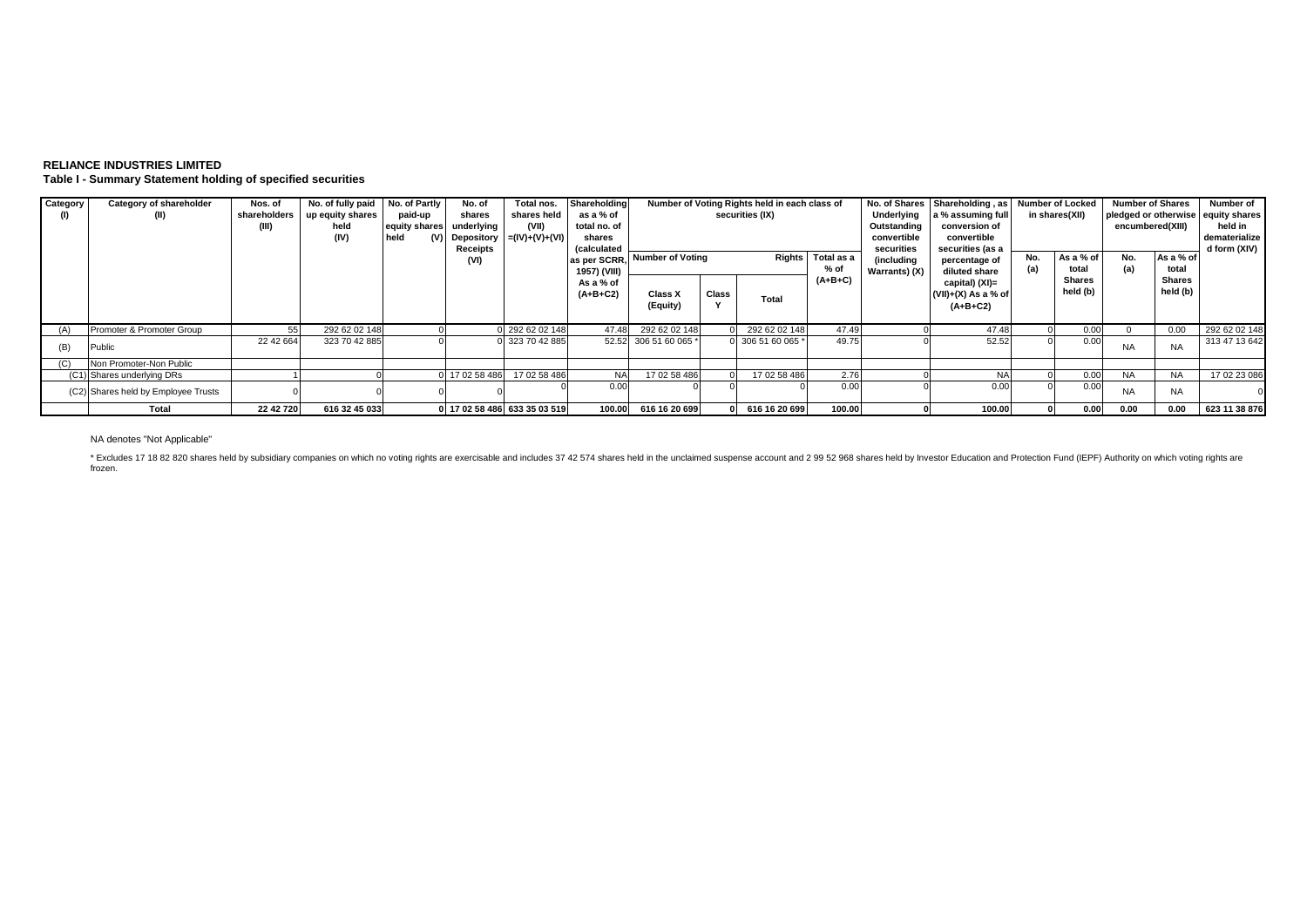#### **RELIANCE INDUSTRIES LIMITED Table II - Statement showing shareholding pattern of the Promoter and Promoter Group**

| $(1)$ Indian<br>(D Ambani<br>M D Ambani<br>Nita Ambani<br>Isha M Amban<br>Akash M Amhan<br>(c)<br>(d) Any Other (specify)                                                                                            |                                                                                                                      | (III) | paid up equity<br>shares held<br>(IV) | paid-up equity<br>shares held<br>(V) | underlying<br><b>Depository</b><br>Receipts (VI) | shares held<br>$(VII)$ =<br>$(IV)+(V)+(VI)$ | calculated as<br>per SCRR, 1957<br>As a % of |                                |              | securities (IX)            | Shareholding % Number of Voting Rights held in each class of | No. of Shares<br>Underlying<br>Outstanding<br>convertible | Shareholding, as a %<br>assuming full<br>conversion of<br>convertible securities | <b>Locked</b> in<br>shares(XII) | Number of                 |        | <b>Number of Shares</b><br>pledged or<br>otherwise<br>encumbered(XIII) | Number of<br>equity shares<br>held in<br><b>dematerialized</b> |
|----------------------------------------------------------------------------------------------------------------------------------------------------------------------------------------------------------------------|----------------------------------------------------------------------------------------------------------------------|-------|---------------------------------------|--------------------------------------|--------------------------------------------------|---------------------------------------------|----------------------------------------------|--------------------------------|--------------|----------------------------|--------------------------------------------------------------|-----------------------------------------------------------|----------------------------------------------------------------------------------|---------------------------------|---------------------------|--------|------------------------------------------------------------------------|----------------------------------------------------------------|
|                                                                                                                                                                                                                      |                                                                                                                      |       |                                       |                                      |                                                  |                                             | $(A+B+C2)(VIII)$                             | <b>Number of Voting Rights</b> |              |                            | <b>Total as</b>                                              | securities<br>(including                                  | (as a percentage of                                                              | No.(a)                          | As a % No. (a)            |        | As a % of                                                              | form (XIV)                                                     |
|                                                                                                                                                                                                                      |                                                                                                                      |       |                                       |                                      |                                                  |                                             |                                              | <b>Class</b>                   | <b>Class</b> | Total                      | a % of                                                       | Warrants) (X)                                             | diluted share capital)<br>$(XI) = (VII)+(X)$ as a % of                           |                                 | of tota                   |        | total Shares                                                           |                                                                |
|                                                                                                                                                                                                                      |                                                                                                                      |       |                                       |                                      |                                                  |                                             |                                              | X(Equity)                      | Y            |                            | Total<br>Voting                                              |                                                           | $(A+B+C2)$                                                                       |                                 | <b>Shares</b><br>held (b) |        | held (b)                                                               |                                                                |
|                                                                                                                                                                                                                      |                                                                                                                      |       |                                       |                                      |                                                  |                                             |                                              |                                |              |                            | rights                                                       |                                                           |                                                                                  |                                 |                           |        |                                                                        |                                                                |
|                                                                                                                                                                                                                      |                                                                                                                      |       |                                       |                                      |                                                  |                                             |                                              |                                |              |                            |                                                              |                                                           |                                                                                  |                                 |                           |        |                                                                        |                                                                |
|                                                                                                                                                                                                                      | (a) Individuals/Hindu undivided Family                                                                               |       | 1 46 62 148                           |                                      |                                                  | 1 46 62 148                                 | 0.24                                         | 1 46 62 148                    |              | 146 62 148                 | 0.24                                                         |                                                           | 0.24                                                                             |                                 | 0.00                      |        | 0.00                                                                   | 146 62 148                                                     |
|                                                                                                                                                                                                                      |                                                                                                                      |       | 72 31 692                             |                                      |                                                  | 72 31 692                                   | 0.12                                         | 72 31 692                      |              | 72 31 692                  | 0.12                                                         |                                                           | 0.12                                                                             |                                 | 0.00                      |        | 0.00                                                                   | 72 31 692                                                      |
|                                                                                                                                                                                                                      |                                                                                                                      |       | 67 96 292                             |                                      |                                                  | 6796292                                     | 0.11                                         | 67 96 292                      |              | 67 96 292                  | 0.11                                                         |                                                           | 0.11                                                                             |                                 | 0.00                      |        | 0.00                                                                   | 67 96 292                                                      |
|                                                                                                                                                                                                                      |                                                                                                                      |       | 67 28 780<br>67 26 380                |                                      |                                                  | 67 28 780<br>67 26 380                      | 0.11<br>0.11                                 | 67 28 780<br>67 26 380         |              | 67 28 780<br>67 26 380     | 0.11<br>0.11                                                 |                                                           | 0.11<br>0.11                                                                     | $\Omega$                        | 0.00<br>0.00              |        | 0.00<br>n nr                                                           | 67 28 780<br>67 26 380                                         |
|                                                                                                                                                                                                                      | Anant M Ambani                                                                                                       |       | 2 00 000                              |                                      |                                                  | 2 00 000                                    | 0.00                                         | 2 00 000                       |              | 2 00 000                   | 0.00                                                         |                                                           | 0.00                                                                             |                                 | 0.00                      |        | 0.00                                                                   | 2 00 000                                                       |
|                                                                                                                                                                                                                      | Central Government/ State Government(s)                                                                              |       |                                       |                                      |                                                  |                                             |                                              |                                |              |                            |                                                              |                                                           |                                                                                  |                                 |                           |        |                                                                        |                                                                |
|                                                                                                                                                                                                                      | Financial Institutions/ Banks                                                                                        |       |                                       |                                      |                                                  |                                             |                                              |                                |              |                            |                                                              |                                                           |                                                                                  |                                 |                           |        |                                                                        |                                                                |
|                                                                                                                                                                                                                      |                                                                                                                      |       |                                       |                                      |                                                  |                                             |                                              |                                |              |                            |                                                              |                                                           |                                                                                  |                                 |                           |        |                                                                        |                                                                |
|                                                                                                                                                                                                                      | i) Bodies Corporate<br>Devarshi Commercials LLP                                                                      |       | 71 08 00 410                          |                                      |                                                  | 71 08 00 410                                | 11.53                                        | 71 08 00 410                   |              | 71 08 00 41                | 11.54                                                        |                                                           | 11.53                                                                            |                                 | 0.00                      |        | 0.00                                                                   | 71 08 00 410                                                   |
|                                                                                                                                                                                                                      | Srichakra Commercials LLP                                                                                            |       | 68 88 95 274                          |                                      |                                                  | 68 88 95 274                                | 11.18                                        | 68 88 95 274                   |              | 68 88 95 274               | 11.18                                                        |                                                           | 11.18                                                                            |                                 | 0.00                      |        | 0.00                                                                   | 68 88 95 274                                                   |
|                                                                                                                                                                                                                      | Karuna Commercials LLP                                                                                               |       | 50 81 66 996                          |                                      |                                                  | 50 81 66 996                                | 8.25                                         | 50 81 66 996                   |              | 50 81 66 996               | 8.25                                                         | $\Omega$                                                  | 8.25                                                                             | $\Omega$                        | 0.00                      |        | 0.00                                                                   | 50 81 66 996                                                   |
|                                                                                                                                                                                                                      | <b>Tattvam Enterprises LLP</b>                                                                                       |       | 43 14 31 608                          |                                      |                                                  | 43 14 31 608                                | 7.00                                         | 43 14 31 608                   |              | 43 14 31 60                | 7.00                                                         |                                                           | 7.00                                                                             |                                 | 0.00                      |        | 0.00                                                                   | 43 14 31 608                                                   |
|                                                                                                                                                                                                                      | Reliance Industries Holding Private Ltd<br>Shreeji Comtrade LLP                                                      |       | 25 75 37 726<br>1 33 55 00            |                                      |                                                  | 25 75 37 726<br>1 33 55 00                  | 4.18<br>0.22                                 | 25 75 37 726<br>1 33 55 000    |              | 25 75 37 726<br>1 33 55 00 | 4.18<br>0.22                                                 | $\Omega$                                                  | 4.18<br>0.22                                                                     | $\Omega$                        | 0.00<br>0.00              |        | 0.00<br>0.00                                                           | 25 75 37 726<br>1 33 55 000                                    |
|                                                                                                                                                                                                                      | Shrikrishna Tradecom LLP                                                                                             |       | 1 33 55 000                           |                                      |                                                  | 1 33 55 000                                 | 0.22                                         | 1 33 55 000                    |              | 1 33 55 000                | 0.22                                                         |                                                           | 0.22                                                                             |                                 | 0.00                      |        | 0.00                                                                   | 1 33 55 000                                                    |
|                                                                                                                                                                                                                      | Svar Enterprises LLP                                                                                                 |       | 1 27 40 032                           |                                      |                                                  | 1 27 40 032                                 | 0.21                                         | 1 27 40 032                    |              | 1 27 40 032                | 0.21                                                         | $\Omega$                                                  | 0.21                                                                             |                                 | 0.00                      |        | 0.00                                                                   | 1 27 40 032                                                    |
|                                                                                                                                                                                                                      | Reliance Welfare Association                                                                                         |       | 50 10 936                             |                                      |                                                  | 50 10 936                                   | 0.08                                         | 50 10 936                      |              | 50 10 93                   | 0.08                                                         | $\mathbf{0}$                                              | 0.08                                                                             |                                 | 0.00                      |        | 0.00                                                                   | 50 10 936                                                      |
|                                                                                                                                                                                                                      | Vasuprada Enterprises LLP                                                                                            |       | 12 33 680                             |                                      |                                                  | 12 33 680                                   | 0.02                                         | 12 33 680                      |              | 12 33 680                  | 0.02                                                         | $\Omega$                                                  | 0.02                                                                             | $\Omega$                        | 0.00                      |        | 0.00                                                                   | 12 33 680                                                      |
|                                                                                                                                                                                                                      | Reliance Industrial Infrastructure Limited<br>Exotic Officeinfra Private Limited                                     |       | 3 44 000<br>25 7 7 6                  |                                      |                                                  | 3 44 000<br>25 7 7 6                        | 0.01<br>0.00                                 | 3 44 000<br>25 7 7 6           |              | 3 44 000<br>25 776         | 0.01<br>0.00                                                 | $\cap$                                                    | 0.01<br>0.00                                                                     | $\cap$                          | 0.00<br>0.00              |        | 0.00<br>0.00                                                           | 3 44 000<br>25 7 7 6                                           |
|                                                                                                                                                                                                                      | Carat Holdings and Trading Co Pvt Ltd                                                                                |       | 10 200                                |                                      |                                                  | 10 200                                      | 0.00                                         | 10 200                         |              | 10 200                     | 0.00                                                         |                                                           | 0.00                                                                             |                                 | 0.00                      |        | 0.00                                                                   | 10 200                                                         |
|                                                                                                                                                                                                                      | Neutron Enterprises Private Limited                                                                                  |       | 1 7 2 2                               |                                      |                                                  | 1 7 2 2                                     | 0.00                                         | 1722                           |              | 1722                       | 0.00                                                         |                                                           | 0.00                                                                             |                                 | 0.00                      |        | 0.00                                                                   | 1722                                                           |
|                                                                                                                                                                                                                      | Futura Commercials Private Limited                                                                                   |       | 1690                                  |                                      |                                                  | 1690                                        | 0.00                                         | 1690                           |              | 1690                       | 0.00                                                         |                                                           | 0.00                                                                             |                                 | 0.00                      |        | 0.00                                                                   | 1 6 9 0                                                        |
|                                                                                                                                                                                                                      | Kankhal Trading LLP<br><b>Bhuvanesh Enterprises LLP</b>                                                              |       | 200<br>200                            |                                      |                                                  | 200<br>200                                  | 0.00<br>0.00                                 | 200<br>200                     |              | 200<br>200                 | 0.00<br>0.00                                                 | $\Omega$                                                  | 0.00<br>0.00                                                                     |                                 | 0.00<br>0.00              |        | 0.00<br>0.00                                                           | 200<br>200                                                     |
|                                                                                                                                                                                                                      | Ajitesh Enterprises LLP                                                                                              |       | 200                                   |                                      |                                                  | 200                                         | 0.00                                         | 200                            |              | 200                        | 0.00                                                         |                                                           | 0.00                                                                             |                                 | 0.00                      |        | 0.00                                                                   | 200                                                            |
|                                                                                                                                                                                                                      | Badri Commercials LLP                                                                                                |       | 200                                   |                                      |                                                  | 200                                         | 0.00                                         | 200                            |              | 200                        | 0.00                                                         | $\Omega$                                                  | 0.00                                                                             |                                 | 0.00                      |        | 0.00                                                                   | 200                                                            |
|                                                                                                                                                                                                                      | Abhayaprada Enterprises LLP                                                                                          |       | 200                                   |                                      |                                                  | 200                                         | 0.00                                         | 200                            |              | 200                        | 0.00                                                         | $\Omega$                                                  | 0.00                                                                             | $\Omega$                        | 0.00                      |        | 0.00                                                                   | 200                                                            |
|                                                                                                                                                                                                                      | Trilokesh Commercials LLP                                                                                            |       | 200                                   |                                      |                                                  | 200                                         | 0.00                                         | 200                            |              | 200                        | 0.00                                                         |                                                           | 0.00                                                                             |                                 | 0.00                      |        | 0.00                                                                   | 200                                                            |
|                                                                                                                                                                                                                      | Taran Enterprises LLP<br>Pitambar Enterprises LLP                                                                    |       | 200<br>200                            |                                      |                                                  | 200<br>200                                  | 0.00<br>0.00                                 | 200<br>200                     |              | 200<br>200                 | 0.00<br>0.00                                                 |                                                           | 0.00<br>0.00                                                                     |                                 | 0.00<br>0.00              |        | 0.00<br>0.00                                                           | 200<br>200                                                     |
|                                                                                                                                                                                                                      | Adisesh Enterprises LLP                                                                                              |       | 200                                   |                                      |                                                  | 200                                         | 0.00                                         | 200                            |              | 200                        | 0.00                                                         | $\Omega$                                                  | 0.00                                                                             |                                 | 0.00                      |        | 0.00                                                                   | 200                                                            |
|                                                                                                                                                                                                                      | Rishikesh Enterprises LLP                                                                                            |       | 200                                   |                                      |                                                  | 200                                         | 000                                          | 200                            |              | 200                        | 0.00                                                         | $\Omega$                                                  | 0.00                                                                             | $\Omega$                        | 0.00                      |        | 0.00                                                                   | 200                                                            |
|                                                                                                                                                                                                                      | Pavana Enterprises LLP                                                                                               |       | 200<br>200                            |                                      |                                                  | 200                                         | 0.0(<br>0.00                                 | 200                            |              | 200                        | 0.00                                                         |                                                           | 0.00<br>0.00                                                                     |                                 | 0.0(<br>0.00              |        | 0.0(<br>0.00                                                           | 200                                                            |
|                                                                                                                                                                                                                      | Kamalakar Enterprises LLP<br>Narahari Enterprises LLP                                                                |       | 200                                   |                                      |                                                  | 200<br>200                                  | 0.00                                         | 200<br>200                     |              | 200<br>200                 | 0.00<br>0.00                                                 | $\Omega$                                                  | 0.00                                                                             |                                 | 0.00                      |        | 0.00                                                                   | 200<br>200                                                     |
|                                                                                                                                                                                                                      | Chakradev Enterprises LLP                                                                                            |       | 200                                   |                                      |                                                  | 200                                         | 0.00                                         | 200                            |              | 200                        | 0.00                                                         | $\Omega$                                                  | 0.00                                                                             |                                 | 0.00                      |        | 0.00                                                                   | 200                                                            |
|                                                                                                                                                                                                                      | Chakradhar Commercials LLP                                                                                           |       | 200                                   |                                      |                                                  | 200                                         | 0.00                                         | 200                            |              | 200                        | 0.00                                                         |                                                           | 0.00                                                                             | $\Omega$                        | 0.00                      |        | 0.00                                                                   | 200                                                            |
|                                                                                                                                                                                                                      | Chakresh Enterprises LLP                                                                                             |       | 200                                   |                                      |                                                  | 200                                         | 0.00                                         | 200                            |              | 200                        | 0.00                                                         |                                                           | 0.00                                                                             |                                 | 0.00                      |        | 0.00                                                                   | 200                                                            |
|                                                                                                                                                                                                                      | Chhatrabhuj Enterprises LLP<br>Harinarayan Enterprises LLP                                                           |       | 200<br>200                            |                                      |                                                  | 200<br>200                                  | 0.00<br>0.00                                 | 200<br>200                     |              | 200<br>200                 | 0.00<br>0.00                                                 |                                                           | 0.00<br>0.00                                                                     | $\cap$                          | 0.00<br>0.00              |        | 0.00<br>0.00                                                           | 200<br>200                                                     |
|                                                                                                                                                                                                                      | Janardan Commercials LLP                                                                                             |       | 200                                   |                                      |                                                  | 200                                         | 0.00                                         | 200                            |              | 200                        | 0.00                                                         | $\Omega$                                                  | 0.00                                                                             |                                 | 0.00                      |        | 0.00                                                                   | 200                                                            |
|                                                                                                                                                                                                                      | Samariit Enterprises LLP                                                                                             |       | 200                                   |                                      |                                                  | 200                                         | 0.00                                         | 200                            |              | 200                        | 0.00                                                         |                                                           | 0.00                                                                             |                                 | 0.00                      |        | 0.00                                                                   | 200                                                            |
|                                                                                                                                                                                                                      | Shripal Enterprises LLP                                                                                              |       | 200                                   |                                      |                                                  | 200                                         | 0.00                                         | 200                            |              | 200                        | 0.00                                                         |                                                           | 0.00                                                                             |                                 | 0.00                      |        | 0.00                                                                   | 200                                                            |
|                                                                                                                                                                                                                      | Synergy Synthetics Private Limited                                                                                   |       | 200                                   | $\Omega$                             |                                                  | 200                                         | 0.00                                         | 200                            |              | 200                        | 0.00                                                         | $\Omega$                                                  | 0.00                                                                             | $\Omega$                        | 0.00                      | $\cap$ | 0.00                                                                   | 200                                                            |
|                                                                                                                                                                                                                      | Vishatan Enterprises LLP<br>Elakshi Commercials Private Limited                                                      |       | 200<br>100                            |                                      |                                                  | 200<br>100                                  | 0.00<br>0.00                                 | 200<br>100                     |              | 200<br>100                 | 0.00<br>0.00                                                 |                                                           | 0.00<br>0.00                                                                     |                                 | 0.00<br>0.00              |        | 0.00<br>0.00                                                           | 200<br>100                                                     |
|                                                                                                                                                                                                                      | Pinakin Commercials Private Limited                                                                                  |       | 100                                   |                                      |                                                  | 100                                         | 0.00                                         | 100                            |              | 100                        | 0.00                                                         |                                                           | 0.00                                                                             |                                 | 0.00                      |        | 0.00                                                                   | 100                                                            |
|                                                                                                                                                                                                                      | Anuprabha Commercials Private Limited #                                                                              |       |                                       |                                      |                                                  |                                             | 0.00                                         | $\Omega$                       |              |                            | 0.00                                                         |                                                           | 0.00                                                                             |                                 | 0.00                      |        | 0.00                                                                   | $\overline{\mathbf{0}}$                                        |
|                                                                                                                                                                                                                      | Manuvidya Commercials Private Limited #                                                                              |       |                                       |                                      |                                                  |                                             | 0.00                                         |                                |              |                            | 0.00                                                         |                                                           | 0.00                                                                             |                                 | 0.00                      |        | 0.00                                                                   | $\overline{0}$                                                 |
|                                                                                                                                                                                                                      | Nirahankara Commercials Private Limited #<br>Vandhya Commercials Private Limited #                                   |       | $\Omega$                              |                                      |                                                  | $\Omega$                                    | 0.00<br>0.00                                 | $\Omega$                       |              | $\Omega$                   | 0.00<br>0.00                                                 | $\Omega$                                                  | 0.00<br>0.00                                                                     | $\Omega$                        | 0.00<br>0.00              |        | 0.00<br>0.00                                                           | $\overline{0}$<br>$\overline{\phantom{a}}$                     |
|                                                                                                                                                                                                                      | Reliance Life Sciences Private Limited #                                                                             |       |                                       |                                      |                                                  |                                             | 0.00                                         |                                |              |                            | 0.00                                                         |                                                           | 0.00                                                                             |                                 | 0.00                      |        | 0.00                                                                   | $\Omega$                                                       |
|                                                                                                                                                                                                                      | Reliance Ports and Terminals Limited #                                                                               |       |                                       |                                      |                                                  |                                             | 0.00                                         |                                |              |                            | 0.00                                                         |                                                           | 0.00                                                                             |                                 | 0.00                      |        | 0.00                                                                   |                                                                |
|                                                                                                                                                                                                                      | Reliance Utilities and Power Private Limited #                                                                       |       |                                       |                                      |                                                  |                                             | 0.00                                         |                                |              |                            | 0.00                                                         |                                                           | 0.00                                                                             |                                 | 0.00                      |        | 0.00                                                                   | $\Omega$                                                       |
|                                                                                                                                                                                                                      | Reliance Utilities Private Limited #                                                                                 |       |                                       |                                      |                                                  |                                             | 0.00                                         |                                |              |                            | 0.00                                                         |                                                           | 0.00                                                                             |                                 | 0.00                      |        | 0.00                                                                   |                                                                |
|                                                                                                                                                                                                                      | ii) Petroleum Trust (through Trustees for sole beneficiary-M/s<br>Reliance Industrial Investments and Holdings Ltd.) |       | 24 09 42 006                          |                                      |                                                  | 24 09 42 006                                | 3.91                                         | 24 09 42 006                   |              | 24 09 42 00                | 3.9'                                                         |                                                           | 3.91                                                                             |                                 | 0.00                      |        | 0.00                                                                   | 24 09 42 006                                                   |
|                                                                                                                                                                                                                      | Sub-Total (A)(1)                                                                                                     |       | 55 292 62 02 148                      |                                      |                                                  | 292 62 02 148                               |                                              | 47.48 292 62 02 148            |              | 0 292 62 02 148            | 47.49                                                        |                                                           | 47.48                                                                            |                                 | 0.00                      |        | 0.00                                                                   | 292 62 02 148                                                  |
| (2) Foreign                                                                                                                                                                                                          |                                                                                                                      |       |                                       |                                      |                                                  |                                             |                                              |                                |              |                            |                                                              |                                                           |                                                                                  |                                 |                           |        |                                                                        |                                                                |
|                                                                                                                                                                                                                      | (a) Individuals (Non-Resident Individuals/Foreign Individuals)                                                       |       |                                       |                                      |                                                  |                                             | 0.00                                         |                                |              |                            | 0.00                                                         |                                                           | 0.00                                                                             |                                 | 0.00                      |        | 0.00                                                                   |                                                                |
| (b) Government                                                                                                                                                                                                       |                                                                                                                      |       |                                       |                                      |                                                  |                                             | 0.00                                         | $\Omega$                       |              |                            | 0.00                                                         | $\Omega$                                                  | 0.00<br>0.00                                                                     | $\Omega$                        | 0.00<br>0.00              |        | 0.00                                                                   | $^{\circ}$<br>$\Omega$                                         |
| (c) Institutions                                                                                                                                                                                                     | (d) Foreign Portfolio Investor                                                                                       |       |                                       |                                      |                                                  |                                             | 0.00<br>0.00                                 |                                |              |                            | 0.00<br>0.00                                                 |                                                           | 0.00                                                                             | $\Omega$                        | 0.00                      |        | 0.00<br>0.00                                                           |                                                                |
| (e)                                                                                                                                                                                                                  | Any Other (specify)                                                                                                  |       |                                       |                                      |                                                  |                                             |                                              |                                |              |                            |                                                              |                                                           |                                                                                  |                                 |                           |        |                                                                        |                                                                |
|                                                                                                                                                                                                                      | Sub-Total (A)(2)                                                                                                     |       |                                       |                                      |                                                  |                                             | 0.00                                         |                                |              |                            | 0.00                                                         |                                                           | 0.00                                                                             |                                 | 0.00                      |        | 0.00                                                                   |                                                                |
|                                                                                                                                                                                                                      |                                                                                                                      | 55    | 292 62 02 148                         |                                      |                                                  | 292 62 02 148                               |                                              | 47.48 292 62 02 148            |              | 292 62 02 148              | 47.49                                                        |                                                           | 47.48                                                                            |                                 | 0.00                      |        | 0.00                                                                   | 292 62 02 148                                                  |
| Details of Shares which remain unclaimed may be given here along with details such as number of shareholders, outstanding shares held in demat/unclaimed suspense account, voting rights which are frozen etc. - Nil | <b>Total Shareholding of Promoter and Promoter Group</b><br>$(A)=(A)(1)+(A)(2)$                                      |       |                                       |                                      |                                                  |                                             |                                              |                                |              |                            |                                                              |                                                           |                                                                                  |                                 |                           |        |                                                                        |                                                                |

**Note :**  (1) PAN would not be displayed on website of Stock Exchange(s).

(2) The term "Encumbrance" has the same meaning as assigned under regulation 28(3) of SEBI (Substantial Acquisition of Shares and Takeovers) Regulations, 2011.<br># As per disclosures under the SEBI (Substantial Acquisition o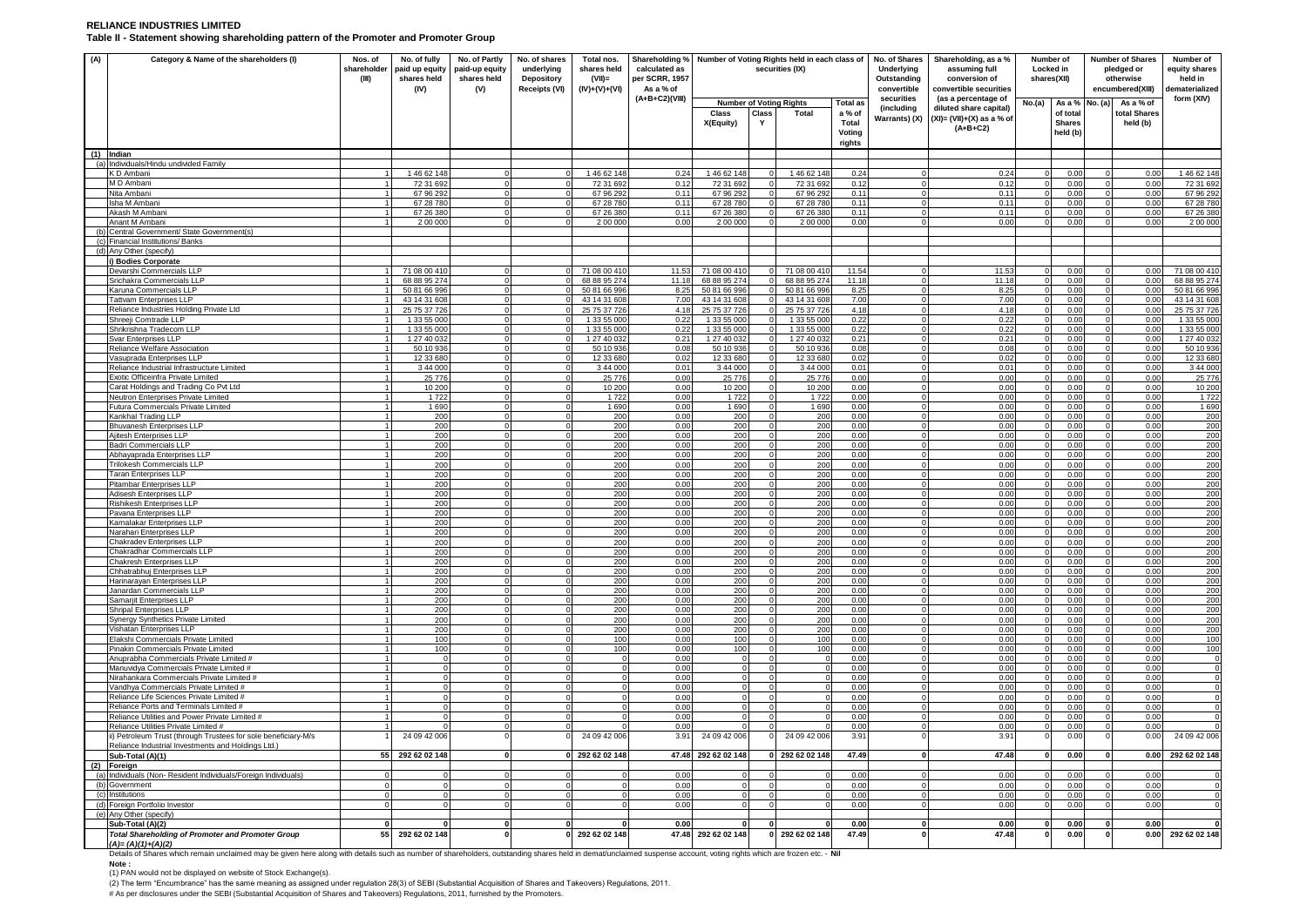#### **RELIANCE INDUSTRIES LIMITED Table III - Statement showing shareholding pattern of the Public shareholder**

| (B) | Category & Name of the<br>shareholders (I)                                                           | Nos. of<br>shareholder<br>(III) | No. of fully paid<br>up equity shares<br>held (IV) | No. of Partly<br>paid-up equity<br>shares held | No. of shares<br>underlying<br>Depository | Total nos.<br>shares held<br>$VII) = (IV)+(V)+$ | Shareholdin<br>g %<br>calculated                       |                         |                                | Number of Voting Rights held in each class of<br>securities (IX) |                               | No. of Shares<br>Underlying<br>Outstanding | Shareholding, as a % Number of Locked in<br>assuming full<br>conversion of                  |        | shares(XII)                        | <b>Number of Shares</b><br>pledged or otherwise<br>encumbered(XIII) | Number of equity<br>shares held in<br>dematerialized |
|-----|------------------------------------------------------------------------------------------------------|---------------------------------|----------------------------------------------------|------------------------------------------------|-------------------------------------------|-------------------------------------------------|--------------------------------------------------------|-------------------------|--------------------------------|------------------------------------------------------------------|-------------------------------|--------------------------------------------|---------------------------------------------------------------------------------------------|--------|------------------------------------|---------------------------------------------------------------------|------------------------------------------------------|
|     |                                                                                                      |                                 |                                                    | (V)                                            | Receipts (VI)                             | (VI)                                            | as per                                                 |                         | <b>Number of Voting Rights</b> |                                                                  | Total as                      | convertible                                | convertible securities                                                                      | No.(a) | As a % of                          | No. (Not<br>As a % of                                               | form (XIV)                                           |
|     |                                                                                                      |                                 |                                                    |                                                |                                           |                                                 | <b>SCRR, 1957</b><br>As a % of<br>$(A+B+C2)$<br>(VIII) | Class X(Equity) Class Y |                                | <b>Total</b>                                                     | % of Tota<br>Voting<br>rights | securities<br>(including<br>Warrants) (X)  | (as a percentage of<br>diluted share capital)<br>$(XI) = (VII)+(X)$ as a % of<br>$(A+B+C2)$ |        | total<br><b>Shares</b><br>held (b) | applicable)<br>total Shares<br>held (Not<br>(a)<br>applicable)      | (b)                                                  |
|     | (1) Institutions<br>(a) Mutual Funds/UTI                                                             | 95                              | 16 60 16 634                                       | $\Omega$                                       |                                           | 16 60 16 634                                    | 2.69                                                   | 16 60 16 63             |                                | 16 60 16 634                                                     | 2.69                          |                                            | 2.69                                                                                        |        | 0.00                               | <b>NA</b>                                                           | 16 51 57 614                                         |
| (b) | Venture Capital Funds                                                                                |                                 |                                                    | $\mathbf 0$                                    |                                           |                                                 | 0.00                                                   |                         |                                |                                                                  | 0.00                          |                                            | 0.00                                                                                        |        | 0.00                               | <b>NA</b>                                                           |                                                      |
| (c) | Alternate Investment Funds                                                                           |                                 | 12 66 490                                          | 0                                              |                                           | 12 66 490                                       | 0.02                                                   | 12 66 490               |                                | 12 66 490                                                        | 0.02                          |                                            | 0.02                                                                                        |        | 0.00                               | <b>NA</b>                                                           | 12 66 490                                            |
|     | (d) Foreign Venture Capital Investors                                                                |                                 |                                                    | $\mathbf 0$                                    |                                           |                                                 | 0.00                                                   |                         |                                |                                                                  | 0.00                          |                                            | 0.00                                                                                        |        | 0.00                               | <b>NA</b>                                                           |                                                      |
|     | (e) Foreign Portfolio Investors                                                                      | 963                             | 148 33 34 919                                      | $\mathbf 0$                                    | $\Omega$                                  | 148 33 34 919                                   | 24.07                                                  | 148 33 34 91            |                                | 148 33 34 919                                                    | 24.07                         |                                            | 24.07                                                                                       |        | 0.00                               | <b>NA</b>                                                           | 148 33 34 919                                        |
|     | Europacific Growth Fund                                                                              |                                 | 20 91 06 942                                       | $\Omega$                                       |                                           | 20 91 06 942                                    | 3.39                                                   | 20 91 06 942            |                                | 20 91 06 942                                                     | 3.39                          |                                            | 3.39                                                                                        |        | 0.00                               | <b>NA</b>                                                           | 20 91 06 942                                         |
|     | Financial Institutions/ Banks                                                                        | 181                             | 38 31 844                                          | $\Omega$                                       |                                           | 38 31 84                                        | 0.06                                                   | 38 31 84                |                                | 38 31 84                                                         | 0.06                          |                                            | 0.06                                                                                        |        | 0.00                               | <b>NA</b>                                                           | 34 67 758                                            |
|     | (g) Insurance Companies                                                                              |                                 | 53 30 58 497                                       | $\mathbf 0$                                    |                                           | 53 30 58 497                                    | 8.65                                                   | 53 30 58 497            |                                | 53 30 58 497                                                     | 8.65                          |                                            | 8.65                                                                                        |        | 0.00                               | <b>NA</b>                                                           | 53 30 52 397                                         |
|     | Life Insurance Corporation of India                                                                  |                                 | 49 80 31 551                                       | $^{\circ}$                                     |                                           | 49 80 31 551                                    | 8.08                                                   | 49 80 31 551            |                                | 49 80 31 551                                                     | 8.08                          |                                            | 8.08                                                                                        |        | 0.00                               | <b>NA</b>                                                           | 49 80 25 65                                          |
|     | (h) Provident Funds/ Pension Funds                                                                   |                                 |                                                    | $\Omega$                                       |                                           |                                                 | 0.00                                                   |                         |                                |                                                                  | 0.00                          |                                            | 0.00                                                                                        |        | 0.00                               | <b>NA</b>                                                           |                                                      |
|     | (i) Any Other (specify)                                                                              |                                 |                                                    |                                                |                                           |                                                 |                                                        |                         |                                |                                                                  |                               |                                            |                                                                                             |        |                                    |                                                                     |                                                      |
|     | i)Foreign Institutional Investors                                                                    | 116                             | 80 78 614                                          | $\mathbf 0$                                    | $\mathbf 0$                               | 8078614                                         | 0.13                                                   | 80 78 61                |                                | 80 78 614                                                        | 0.13                          |                                            | 0.13                                                                                        |        | 0.00                               | <b>NA</b>                                                           | 79 17 818                                            |
|     | Sub-Total (B)(1)                                                                                     | 1 3 6 2                         | 219 55 86 998                                      | $\mathbf 0$                                    | $\mathbf{0}$                              | 219 55 86 998                                   | 35.62                                                  | 219 55 86 998           |                                | 219 55 86 998                                                    | 35.63                         | $\Omega$                                   | 35.62                                                                                       |        | 0.00                               | <b>NA</b>                                                           | 219 41 96 996                                        |
| (2) | <b>Central Government/ State</b><br>Government(s)/ President of India                                | 100                             | 90 89 220                                          | $\Omega$                                       |                                           | 90 89 220                                       | 0.15                                                   | 90 89 220               |                                | 90 89 220                                                        | 0.15                          |                                            | 0.15                                                                                        |        | 0.00                               | <b>NA</b>                                                           | 61 27 438                                            |
|     | Sub-Total (B)(2)                                                                                     | 100                             | 90 89 220                                          | $\mathbf{0}$                                   | $\mathbf{a}$                              | 90 89 220                                       | 0.15                                                   | 90 89 220               |                                | 90 89 220                                                        | 0.15                          |                                            | 0.15                                                                                        |        | 0.00                               | <b>NA</b>                                                           | 61 27 438                                            |
| (3) | <b>Non-institutions</b>                                                                              |                                 |                                                    |                                                |                                           |                                                 |                                                        |                         |                                |                                                                  |                               |                                            |                                                                                             |        |                                    |                                                                     |                                                      |
| (a) | Individuals -<br>i) Individual shareholders holding<br>nominal share capital up to Rs. 2<br>lakhs.   | 21 74 92                        | 51 54 66 993                                       |                                                |                                           | 51 54 66 993                                    | 8.36                                                   | 51 54 66 993            |                                | 51 54 66 993                                                     | 8.37                          |                                            | 8.36                                                                                        |        | 0.00                               | <b>NA</b>                                                           | 42 68 39 461                                         |
|     | ii) Individual shareholders holding<br>nominal share capital in excess of<br>Rs. 2 lakhs.            | 1 0 7 4                         | 78273400                                           |                                                |                                           | 78273400                                        | 1.27                                                   | 78273400                |                                | 78273400                                                         | 1.27                          |                                            | 1.27                                                                                        |        | 0.00                               | <b>NA</b>                                                           | 777 19 192                                           |
|     | (b) NBFCs registered with RBI                                                                        | $\mathbf{A}$                    | 1 36 0 85                                          | $\Omega$                                       | C                                         | 1 36 0 85                                       | 0.00                                                   | 1 36 085                |                                | 1 36 085                                                         | 0.00                          |                                            | 0.00                                                                                        |        | 0.00                               | <b>NA</b>                                                           | 1 36 0 85                                            |
|     | (c) Employee Trusts                                                                                  |                                 |                                                    | $\mathbf 0$                                    | $\Omega$                                  |                                                 | 0.00                                                   |                         |                                |                                                                  | 0.00                          |                                            | 0.00                                                                                        |        | 0.00                               | <b>NA</b>                                                           |                                                      |
|     | Overseas Depositories (holding DRs)<br>balancing figure)                                             |                                 |                                                    |                                                |                                           |                                                 | 0.00                                                   |                         |                                |                                                                  | 0.00                          |                                            | 0.00                                                                                        |        | 0.00                               | <b>NA</b>                                                           |                                                      |
|     | (e) Any Other (specify)<br>i) Bodies Corporate                                                       | 682                             | 16 66 84 172                                       | $\mathbf 0$                                    |                                           | 16 66 84 172                                    | 2.70                                                   | 16 66 84 172            |                                | 16 66 84 172                                                     | 2.71                          |                                            | 2.7C                                                                                        |        | 0.00                               | <b>NA</b>                                                           | 16 54 31 090                                         |
|     | ii) Non Resident Indians-Repatriable                                                                 | 18 5 82                         | 2 51 49 840                                        | $\Omega$                                       |                                           | 2 51 49 840                                     | 0.41                                                   | 2 51 49 840             |                                | 2 51 49 840                                                      | 0.41                          |                                            | 0.41                                                                                        |        | 0.00                               | <b>NA</b>                                                           | 178 94 71                                            |
|     | iii) Non Resident Indians-Non                                                                        | 10 950                          | 86 02 010                                          | $\Omega$                                       |                                           | 86 02 010                                       | 0.14                                                   | 86 02 01                |                                | 86 02 010                                                        | 0.14                          |                                            | 0.14                                                                                        |        | 0.00                               | <b>NA</b>                                                           | 84 47 846                                            |
|     | Repatriable                                                                                          |                                 |                                                    |                                                |                                           |                                                 |                                                        |                         |                                |                                                                  |                               |                                            |                                                                                             |        |                                    |                                                                     |                                                      |
|     | iv) Overseas Corporate Bodies<br>v) Foreign Portfolio                                                | 14                              | 4 35 508<br>1 0 1 1                                | $\mathbf 0$<br>$\Omega$                        | $\Omega$<br>$\mathsf{C}$                  | 4 35 508<br>1011                                | 0.01<br>0.00                                           | 4 35 50<br>101          |                                | 4 35 508<br>101'                                                 | 0.01<br>0.00                  |                                            | 0.01<br>0.00                                                                                |        | 0.00<br>0.00                       | <b>NA</b><br><b>NA</b>                                              | 3 63 976<br>101                                      |
|     | nvestors(Individual)<br>vi) Foreign National                                                         | 16                              | 13 4 38                                            | $\mathbf 0$                                    | $\Omega$                                  | 13 4 38                                         | 0.00                                                   | 13 4 38                 |                                | 13 4 38                                                          | 0.00                          |                                            | 0.00                                                                                        |        | 0.00                               | <b>NA</b>                                                           | 13 4 38                                              |
|     | vii) Clearing Member                                                                                 | 372                             | 41 92 03                                           | $\Omega$                                       |                                           | 41 92 037                                       | 0.07                                                   | 41 92 037               |                                | 41 92 037                                                        | 0.07                          |                                            | 0.07                                                                                        |        | 0.00                               | <b>NA</b>                                                           | 41 92 037                                            |
|     | viii) Shares held by Subsidiary<br>Companies on which no voting rights<br>are exercisable $^{\circ}$ |                                 | 17 18 82 820                                       | $\Omega$                                       |                                           | 17 18 82 820                                    | 2.79                                                   |                         |                                |                                                                  | 0.00                          |                                            | 2.79                                                                                        |        | 0.00                               | <b>NA</b>                                                           | 17 18 82 820                                         |
|     | Reliance Chemicals Limited                                                                           |                                 | 6 22 39 998                                        | $\Omega$                                       |                                           | 6 22 39 998                                     | 1.01                                                   |                         |                                |                                                                  | 0.00                          |                                            | 1.01                                                                                        |        | 0.00                               | <b>NA</b>                                                           | 6 22 39 998                                          |
|     | ix) Unclaimed Shares Suspense<br>Account (Reg. 39 of SEBI LODR<br>Regulations, 2015)                 |                                 | 37 42 574                                          | $\Omega$                                       | $\Omega$                                  | 37 42 574                                       | 0.06                                                   | 37 42 574               |                                | 37 42 574                                                        | 0.06                          |                                            | 0.06                                                                                        |        | 0.00                               | <b>NA</b>                                                           | 37 42 574                                            |
|     | x) Investor Education and Protection<br>Fund (IEPF) Authority                                        |                                 | 2 99 52 968                                        | $\Omega$                                       |                                           | 299 52 968                                      | 0.49                                                   | 2 99 52 968             |                                | 2 99 52 968                                                      | 0.49                          |                                            | 0.49                                                                                        |        | 0.00                               | <b>NA</b>                                                           | 299 52 968                                           |
|     | xi) Trusts                                                                                           | 17                              | 176 58 68                                          | $\Omega$                                       |                                           | 176 58 681                                      | 0.29                                                   | 176 58 68               |                                | 176 58 68                                                        | 0.29                          |                                            | 0.29                                                                                        |        | 0.00                               | <b>NA</b>                                                           | 176 42 143                                           |
|     | xii) HUF                                                                                             | 28 22                           | 1 01 75 130                                        | $\mathbf 0$                                    | $\Omega$                                  | 10175130                                        | 0.17                                                   | 1 01 75 130             |                                | 1 01 75 130                                                      | 0.17                          |                                            | 0.17                                                                                        |        | 0.00                               | <b>NA</b>                                                           | 10129856                                             |
|     | xiii) Pending Confirmation                                                                           |                                 |                                                    | $\mathbf 0$                                    |                                           |                                                 | 0.00                                                   |                         |                                |                                                                  | 0.00                          |                                            | 0.00                                                                                        |        | 0.00                               | <b>NA</b>                                                           |                                                      |
|     | Sub-Total (B)(3)                                                                                     | 22 41 202                       | 103 23 66 667                                      | $\mathbf{0}$                                   |                                           | 103 23 66 667                                   | 16.75                                                  | 86 04 83 847            |                                | 86 04 83 847                                                     | 13.97                         |                                            | 16.75                                                                                       |        | 0.00                               | <b>NA</b>                                                           | 93 43 89 208                                         |
|     | Total Public Shareholding (B)=<br>$(B)(1)+(B)(2)+(B)(3)$                                             | 22 42 664                       | 323 70 42 885                                      | $\Omega$                                       |                                           | 323 70 42 885                                   |                                                        | 52.52 306 51 60 065     |                                | 0 306 51 60 065                                                  | 49.75                         |                                            | 52.52                                                                                       |        | 0.00                               | <b>NA</b>                                                           | 313 47 13 642                                        |

Details of the shareholders acting as persons in Concert including their Shareholding (No. and %): **Nil**

Details of Shares which remain unclaimed may be given here along with details such as number of shareholders, outstanding shares held in demat/unclaimed suspense account, voting rights which are frozen etc.

Note: (1) PAN would not be displayed on website of Stock Exchange(s).

(2) The above format needs to be disclosed along with the name of following persons: Institutions/Non Institutions holding more than 1% of total number of shares.

(3) W.r.t. the information pertaining to Depository Receipts, the same may be disclosed in the respective columns to the extent information available and the balance to be disclosed as held by custodian,

(4) <sup>4</sup>Voting Rights of Promoter & Promoter Group aggregate to 47.49% of the Company's Capital on which voting rights can be exercised.

(5) NA denotes "Not Applicable"

(6) \* Excludes 17 18 82 820 shares held by subsidiary companies on which no voting rights are exercisable and includes 37 42 574 shares held in the unclaimed suspense account and 2 99 52 968 shares held by Investor Educati